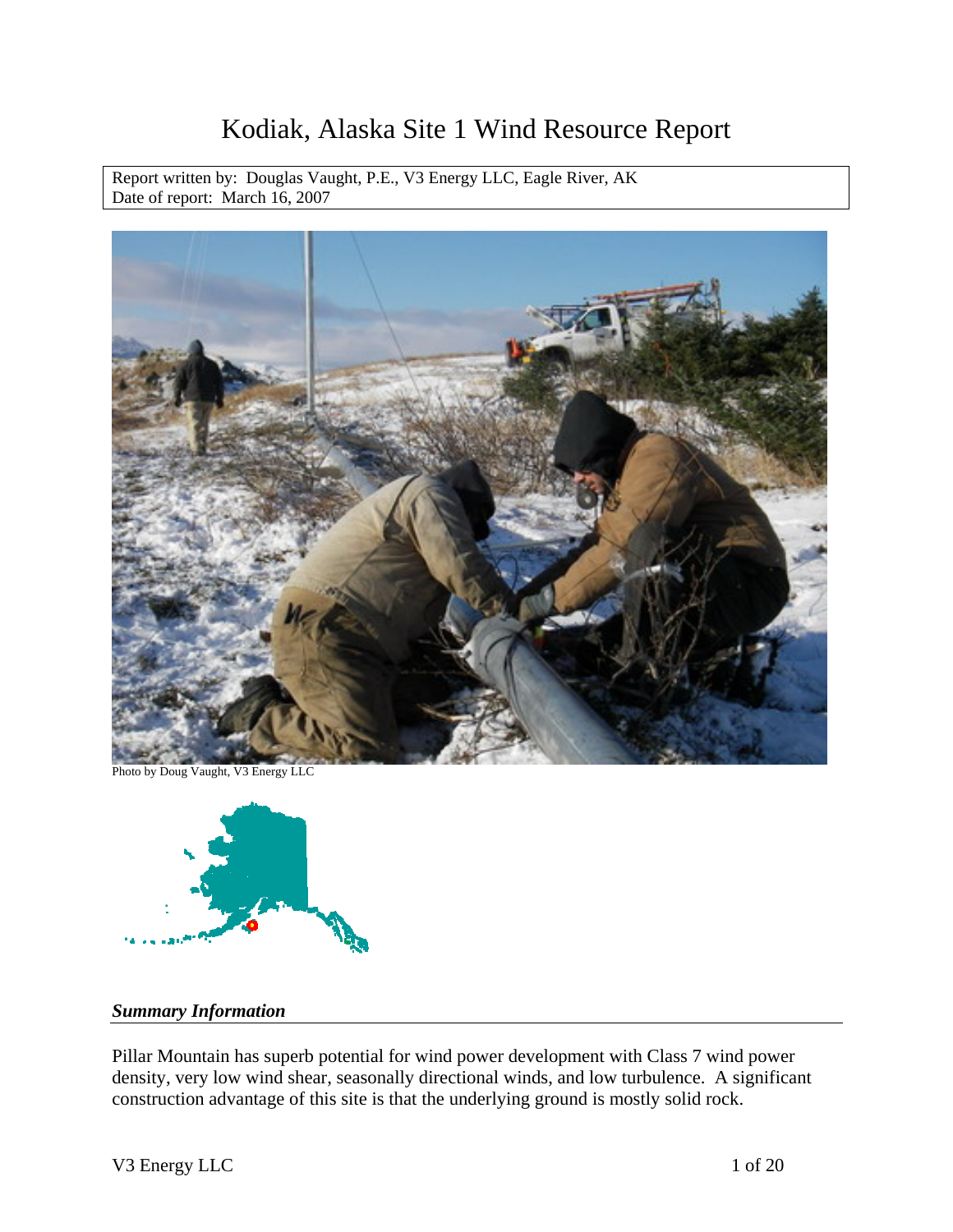# *Meteorological Tower Data Synopsis*

| Wind power class (measured to date) | Class $7 -$ Superb                              |
|-------------------------------------|-------------------------------------------------|
| Average wind speed (30 meters)      | $7.85$ m/s (at 30 meters)                       |
| Maximum wind speed (2 sec average)  | 47.7 m/s, 3/9/06, 7:30 am (30 m level)          |
| Mean wind power density (50 meters) | 994 W/m <sup>2</sup> (predicted by calculation) |
| Mean wind power density (30 meters) | $886$ W/m <sup>2</sup>                          |
| <b>Roughness Class</b>              | 0.55 (snow surface)                             |
| Power law exponent                  | 0.101 (low wind shear)                          |
| Turbulence Intensity (30 meters)    | 0.122                                           |
| Data start date                     | November 2, 2005                                |
| Most recent data date               | February 27, 2007                               |

*Community Profile* 

**Current Population:** 6,088 (2005 State Demographer est.) **Pronunciation/Other Names:** (KOH-dee-ack); includes Shoonaq' **Incorporation Type:** Home Rule City **Borough Located In:** Kodiak Island Borough **School District:** Kodiak Island Borough School District **Regional Native Corporation:** Koniag, Incorporated

## **Location:**

Kodiak is located near the north eastern tip of Kodiak Island in the Gulf of Alaska. Kodiak Island, "the emerald isle," is the largest island in Alaska, and is second only to Hawaii in the U.S. Kodiak National Wildlife Refuge encompasses nearly 1.9 million acres on Kodiak and Afognak Islands. It is 252 air miles south of Anchorage, a 45-minute flight, and is a 4-hour flight from Seattle. It lies at approximately 57.788890° North Latitude and -152.401900° West Longitude. (Sec. 32, T027S, R019W, Seward Meridian.) Kodiak is located in the Kodiak Recording District. The area encompasses 3.5 sq. miles of land and 1.4 sq. miles of water.

## **Facilities:**

Pillar Creek and Monashka Creek Reservoirs provide water, which is stored and distributed by pipe throughout the area. Piped sewage is processed in a treatment plant. All homes are fully plumbed. The piped system has been expanded to Miller Point and Spruce Cape, to replace individual wells and septic tanks in those areas. Refuse collection services are provided by the Borough. The landfill is located 6 miles north of the City, at Monashka Bay. Kodiak Electric Association, a cooperative utility, operates and purchases power from the Four Dam Pool-owned Terror Lake Hydroelectric Facility. It also operates a Coast Guard-owned plant, and owns three additional diesel-powered plants at Swampy Acres, Kodiak and Port Lions.

# **Climate:**

The climate of the Kodiak Islands has a strong marine influence. There is little or no freezing weather, moderate precipitation, occasional high winds, and frequent cloud cover and fog. Severe storms are common from December through February. Annual rainfall is 67 inches, and snowfall averages 78 inches. January temperatures range from 14 to 46 F; July temperatures vary from 39 to 76 F.

(Above information from State of Alaska Department of Commerce, Community, and Economic Development website, [www.dced.state.ak.us](http://www.dced.state.ak.us/)).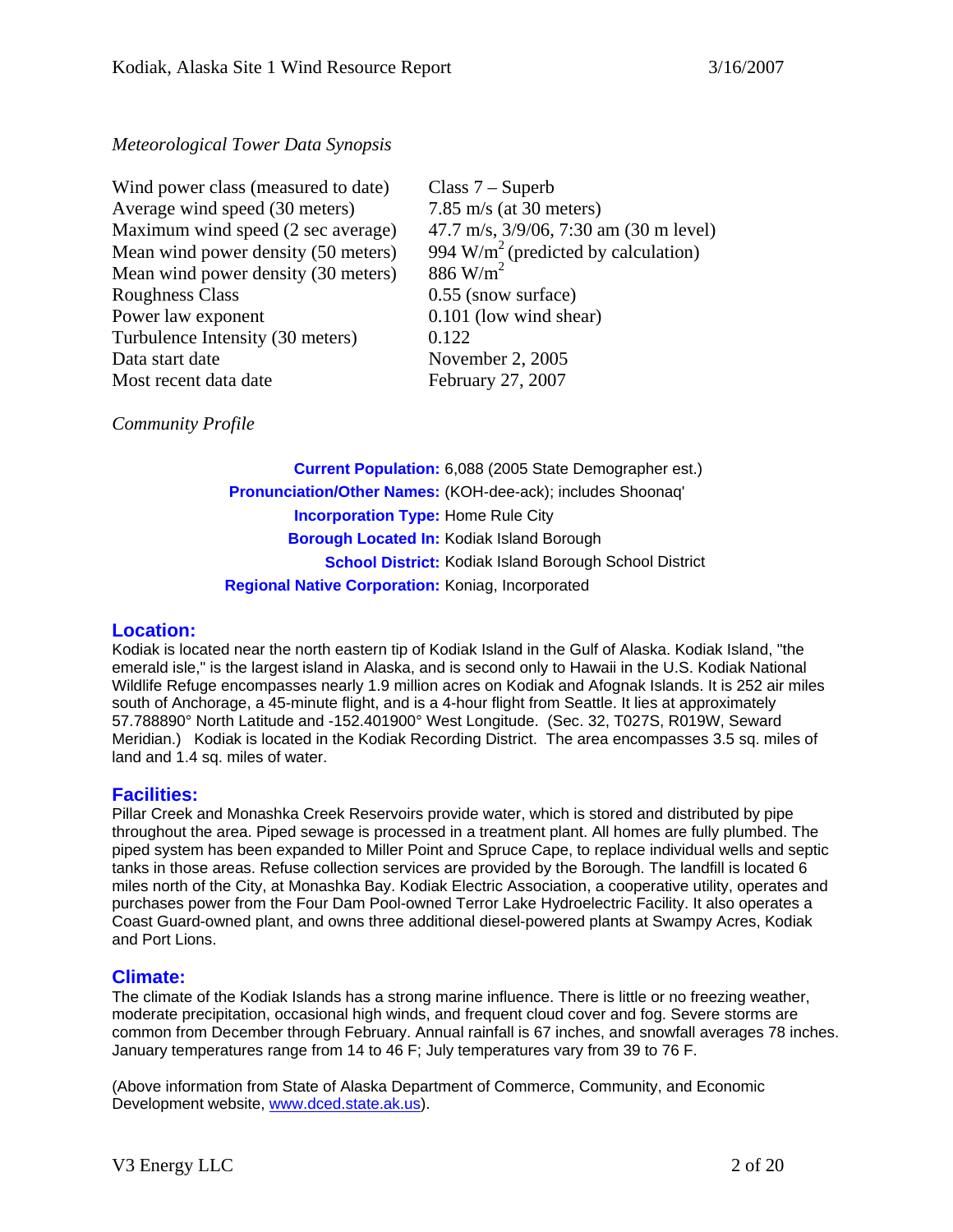# *Site Information and Location*

| Site number             | 7309                                            |
|-------------------------|-------------------------------------------------|
| <b>Site Description</b> | Kodiak, Alaska, Pillar Mountain ridgeline       |
| Latitude/longitude      | N 057° 47.008'; W 152° 27.464'                  |
| Site elevation          | 325 meters                                      |
| Datalogger type         | NRG Symphonie                                   |
| Tower type              | NRG 30-meter Tall Tower, 152 mm (6 in) diameter |



*Met Tower Sensor Information* 

| <b>Channel</b> | Sensor type        | Height             | Multiplier | Offset    | Orientation |
|----------------|--------------------|--------------------|------------|-----------|-------------|
|                | NRG #40 anemometer | $30 \text{ m}$ (A) | 0.765      | 0.35      | east        |
| $\gamma$       | NRG #40 anemometer | $30 \text{ m}$ (B) | 0.765      | 0.35      | south       |
|                | NRG#40 anemometer  | 20 <sub>m</sub>    | 0.765      | 0.35      | southeast   |
|                | NRG#200P wind vane | 30 m               | 0.351      | 165       | <b>NNW</b>  |
| Q              | NRG #110S Temp $C$ | 2 m                | 0.138      | $-86.383$ | N/A         |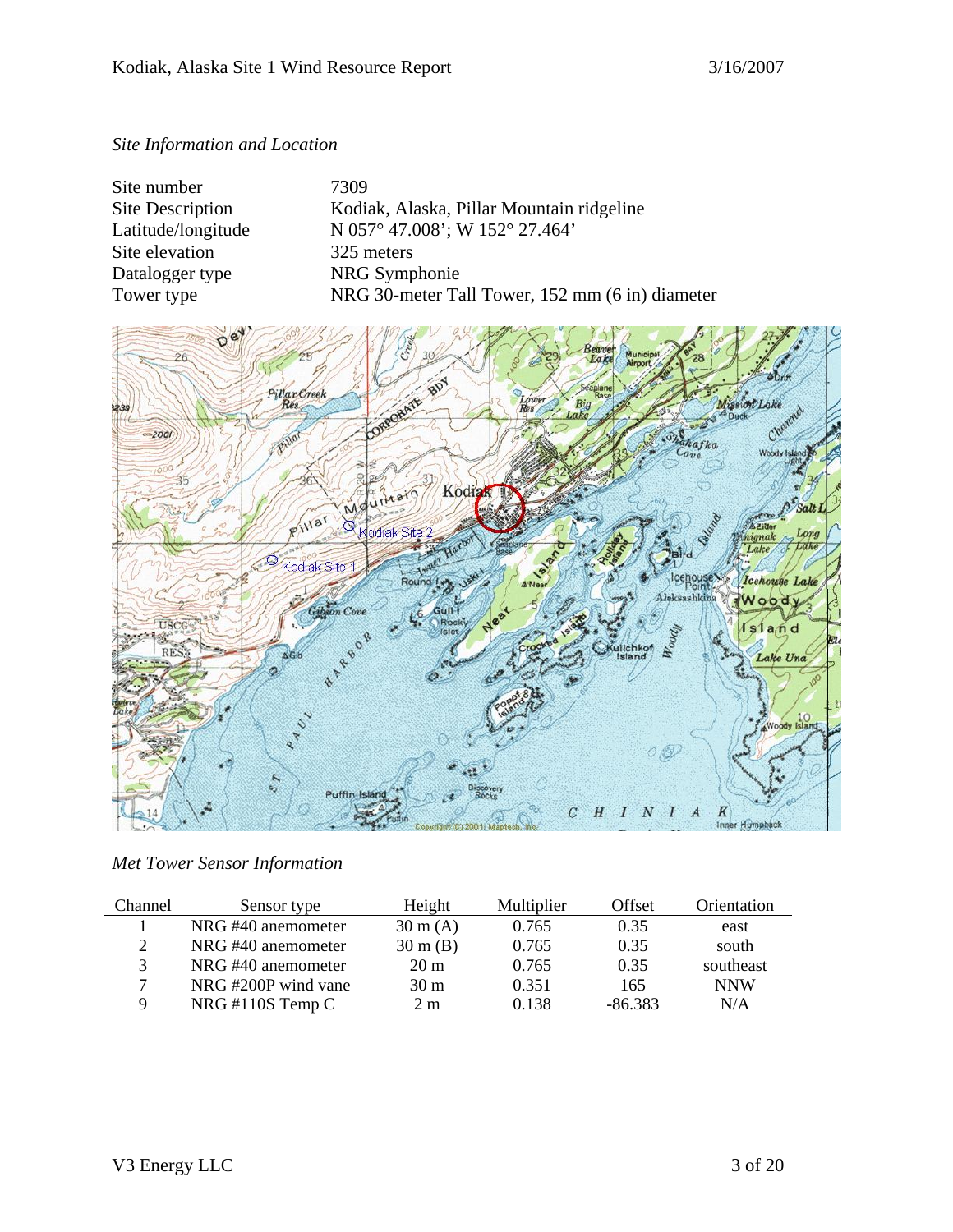# *Data Quality Control Summary*

Data was filtered to remove presumed icing events that yield false zero wind speed data. Data that met the following criteria were filtered: wind speed < 1 m/s, wind speed standard deviation  $= 0$ , and temperature  $< 2^{\circ}$  C and other data obviously compromised by icing events. As one would expect, data recovery during the summer months was 100%, with data loss due to icing in winter. For this wind resource report, data was synthesized to replace data lost due to icing.

|                  |       |                 | Ch 1 - 30 m (A) | $Ch 2 - 30 m (B)$ |                    | Ch 3 - 20 m |          |
|------------------|-------|-----------------|-----------------|-------------------|--------------------|-------------|----------|
| Year             | Month | Records         | Recovery        | Records           | Recovery           | Records     | Recovery |
|                  |       |                 | Rate (%)        |                   | Rate (%)           |             | Rate (%) |
| 2005             | Nov   | 3,991           | 97.6            | 3,989             | 97.5               | 3,995       | 97.7     |
| 2005             | Dec   | 4,412           | 98.8            | 4,412             | 98.8               | 4,414       | 98.9     |
| 2006             | Jan   | 4,394           | 98.4            | 4,390             | 98.3               | 4,365       | 97.8     |
| 2006             | Feb   | 3,946           | 97.9            | 3,946             | 97.9               | 3,947       | 97.9     |
| 2006             | Mar   | 4,282           | 95.9            | 4,192             | 93.9               | 4,288       | 96.1     |
| 2006             | Apr   | 4,129           | 95.6            | 4,152             | 96.1               | 4,167       | 96.5     |
| 2006             | May   | 4,459           | 99.9            | 4,445             | 99.6               | 4,461       | 99.9     |
| 2006             | Jun   | 4,320           | 100             | 4,320             | 100                | 4,320       | 100      |
| 2006             | Jul   | 4,464           | 100             | 4,464             | 100                | 4,464       | 100      |
| 2006             | Aug   | 4,464           | 100             | 4,464             | 100                | 4,464       | 100      |
| 2006             | Sep   | 4,320           | 100             | 4,320             | 100                | 4,320       | 100      |
| 2006             | Oct   | 4,464           | 100             | 4,464             | 100                | 4,464       | 100      |
| 2006             | Nov   | 4,320           | 100             | 4,320             | 100                | 4,320       | 100      |
| 2006             | Dec   | 4,278           | 95.8            | 4,398             | 98.5               | 4,464       | 100      |
| 2007             | Jan   | 3,977           | 89.1            | 4,099             | 91.8               | 4,186       | 93.8     |
| 2007             | Feb   | 3,804           | 100             | 3,762             | 98.9               | 3,762       | 98.9     |
| All data         |       | 68,024          | 98.0            | 68,137            | 98.2               | 68,401      | 98.6     |
|                  |       |                 |                 |                   |                    |             |          |
|                  |       |                 | Ch 7 - vane     |                   | Ch 9 - temperature |             |          |
| Year             | Month | Records         | Recovery        | Records           | Recovery           |             |          |
|                  |       |                 | Rate (%)        |                   | Rate (%)           |             |          |
| 2005             | Nov   | 3,836           | 93.8            | 4,091             | 100                |             |          |
| 2005             | Dec   | 4,412           | 98.8            | 4,464             | 100                |             |          |
| 2006             | Jan   | 4,151           | 93.0            | 4,464             | 100                |             |          |
| 2006             | Feb   | 3,823           | 94.8            | 4,032             | 100                |             |          |
| 2006             | Mar   | 4,039           | 90.5            | 4,464             | 100                |             |          |
| 2006             | Apr   | 4,061           | 94.0            | 4,320             | 100                |             |          |
| 2006             | May   | 4,445           | 99.6            | 4,464             | 100                |             |          |
| 2006             | Jun   | 4,320           | 100             | 4,320             | 100                |             |          |
| 2006             | Jul   | 4,464           | 100             | 4,464             | 100                |             |          |
| 2006             | Aug   | 4,464           | 100             | 4,464             | 100                |             |          |
| 2006             | Sep   | 4,320           | 100             | 4,320             | 100                |             |          |
| 2006             | Oct   | 4,384           | 98.2            | 4,464             | 100                |             |          |
| 2006             | Nov   | 4,187           | 96.9            | 4,320             | 100                |             |          |
| 2006             | Dec   | 4,181           | 93.7            | 4,464             | 100                |             |          |
| 2007             | Jan   | 3,965           | 88.8            | 4,464             | 100                |             |          |
| 2007<br>All data | Feb   | 3,804<br>66,856 | 100<br>96.4     | 3,804<br>69,383   | 100<br>100         |             |          |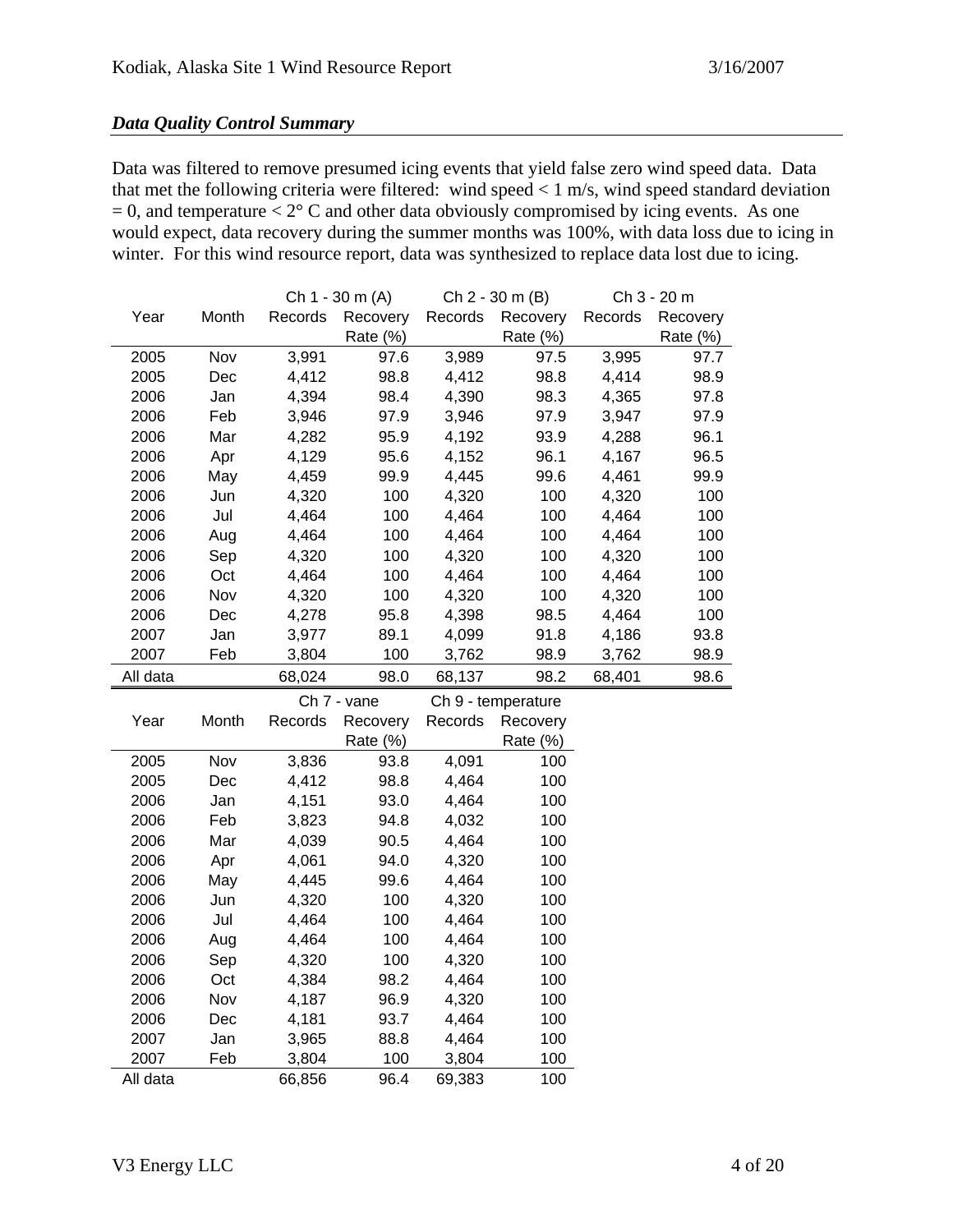# *Measured Wind Speeds*

The 30 meter (A) anemometer wind speed average for the reporting period is 7.85 m/s, the 30 meter (B) anemometer wind speed average is 7.73 m/s, and the 20 meter anemometer wind speed average is 7.47 m/s. The wind speed average for the 60-meter height synthesized anemometer level (a virtual anemometer) is 8.31 m/s. Because of the relatively low shear at this site, the 60 m average (virtual) wind speed is only about six percent greater than the wind speed at 30 meters. Note that the maximum wind speed data represent ten-minute average measurements.

|            | 60 m virtual speed |       |       | 30 m (A) speed |       | 30 m (B) speed | 20 m speed |       |  |
|------------|--------------------|-------|-------|----------------|-------|----------------|------------|-------|--|
| Month      | Mean               | Max   | Mean  | Max            | Mean  | Max            | Mean       | Max   |  |
|            | (m/s)              | (m/s) | (m/s) | (m/s)          | (m/s) | (m/s)          | (m/s)      | (m/s) |  |
| Jan        | 8.81               | 33.3  | 8.28  | 31.0           | 8.17  | 31.2           | 7.76       | 29.9  |  |
| Feb        | 9.29               | 26.2  | 8.79  | 26.2           | 8.68  | 25.6           | 8.35       | 26.2  |  |
| Mar        | 9.91               | 40.7  | 9.41  | 40.3           | 9.29  | 40.7           | 9.01       | 40.4  |  |
| Apr        | 8.73               | 31.6  | 8.23  | 29.0           | 8.12  | 29.0           | 7.82       | 29.2  |  |
| May        | 6.61               | 21.1  | 6.28  | 18.9           | 6.17  | 19.2           | 5.99       | 18.4  |  |
| Jun        | 6.56               | 22.7  | 6.31  | 19.9           | 6.1   | 20.3           | 6.16       | 18.8  |  |
| Jul        | 6.57               | 24.6  | 6.08  | 23.1           | 6.12  | 22.9           | 5.74       | 22.6  |  |
| Aug        | 5.41               | 23.2  | 5.1   | 22.8           | 5.01  | 22.5           | 4.84       | 22.7  |  |
| Sep        | 6.98               | 24.4  | 6.68  | 21.5           | 6.42  | 21.8           | 6.47       | 20.3  |  |
| Oct        | 8.91               | 27.4  | 8.46  | 25.4           | 8.38  | 25.3           | 8.12       | 24.6  |  |
| Nov        | 11.51              | 33.4  | 10.75 | 29.8           | 10.6  | 29.6           | 10.04      | 29.5  |  |
| <b>Dec</b> | 10.47              | 33.8  | 9.83  | 33.2           | 9.74  | 33.1           | 9.34       | 32.8  |  |
| Annual     | 8.31               | 40.7  | 7.85  | 40.3           | 7.73  | 40.7           | 7.47       | 40.4  |  |

#### *Wind Speed Summary*



*Daily wind profile*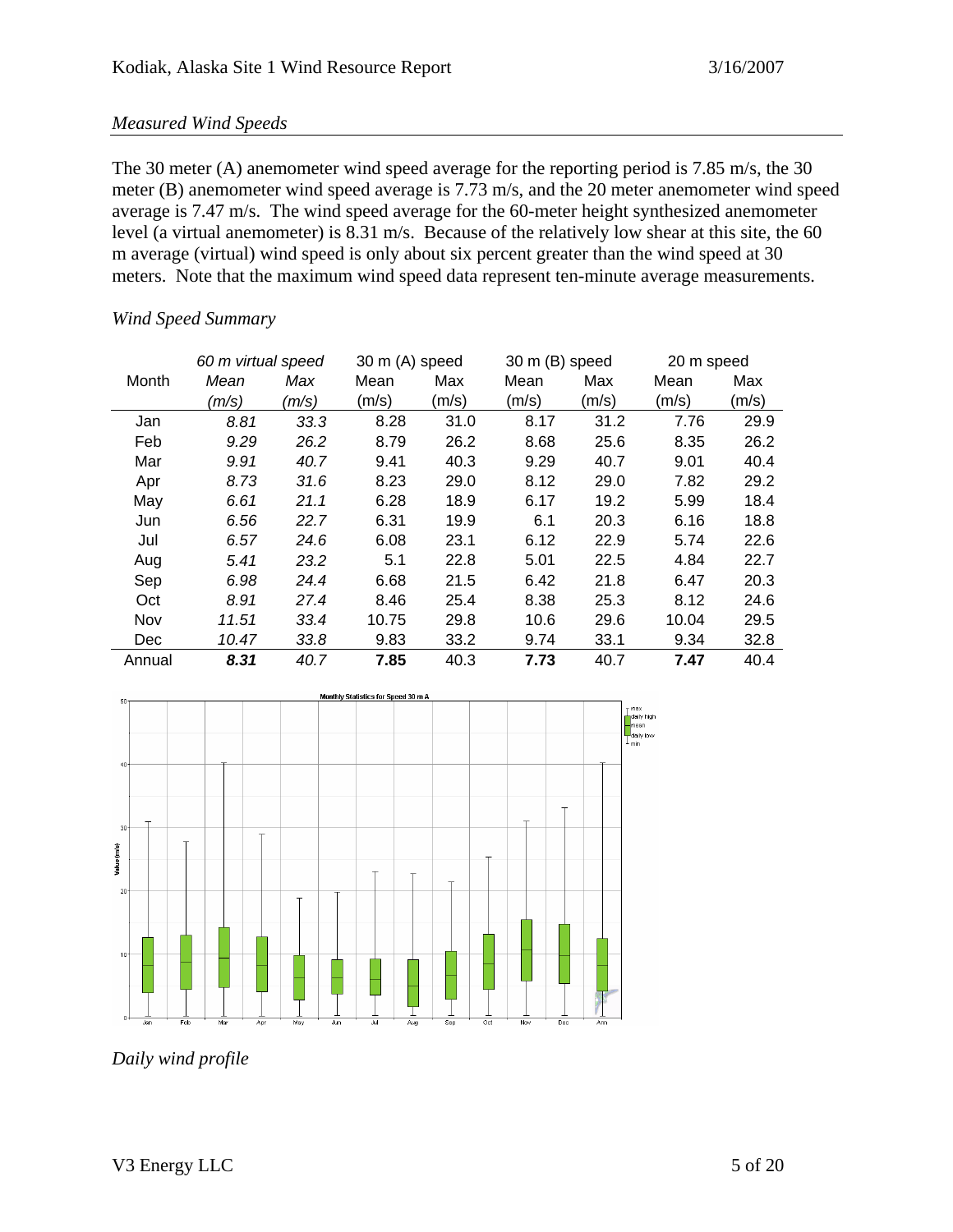The daily wind profile indicates that the lowest wind speeds of the day occur in the morning hours of 2 to 11 a.m. and the highest wind speeds of the day occur during the afternoon and evening hours of 2 to 10 p.m. The daily variation of wind speed is quite minimal on an annual basis, but as shown below, more pronounced on a monthly basis.



*Time Series of Wind Speed Monthly Averages*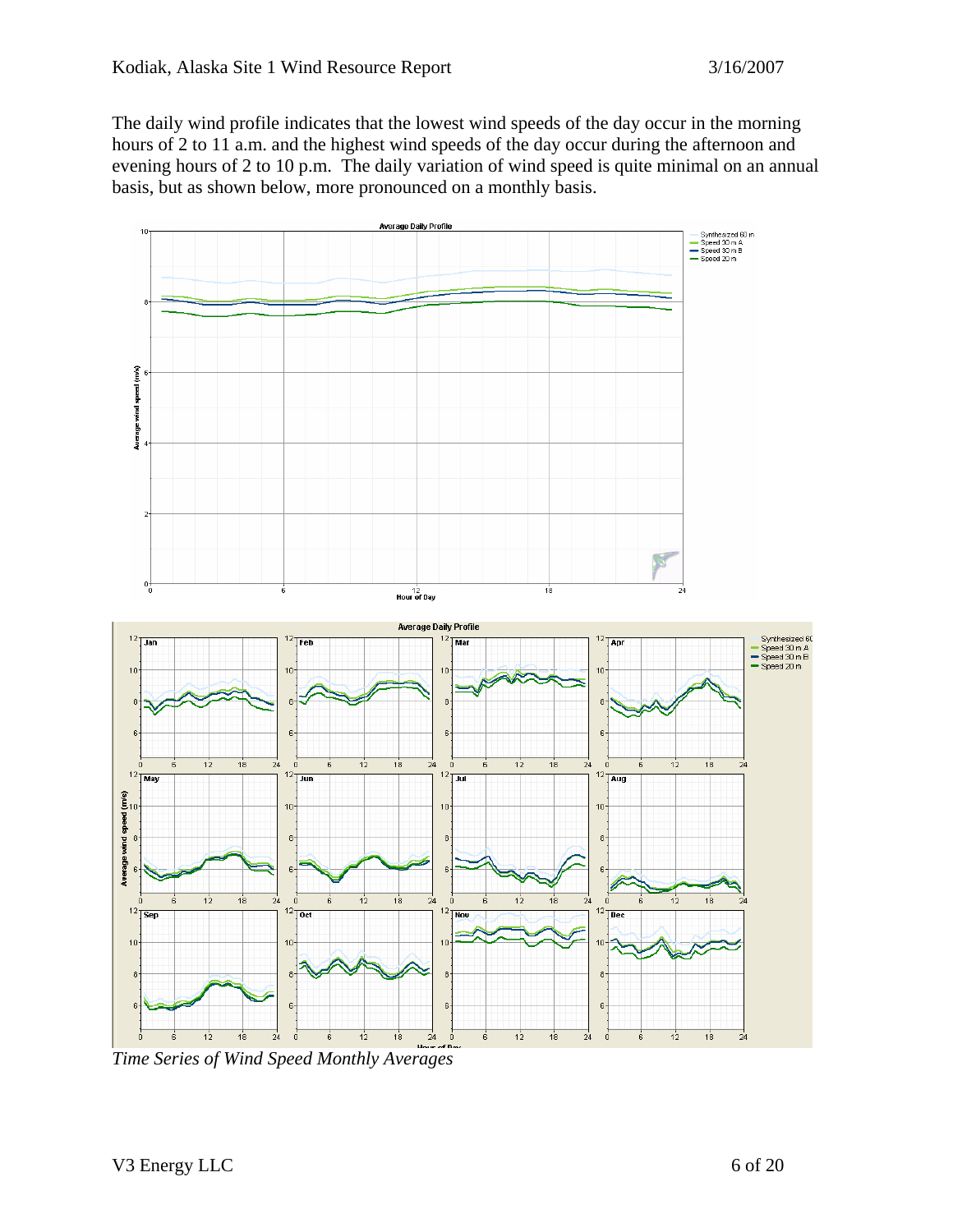As expected, the highest winds occurred during the fall through spring months with relatively light winds during the summer months of May through August. The unusually low winds measured in January 2006 were due to a persistent high pressure system over Alaska that month that resulted in relatively calm winds and extremely cold temperatures Statewide. Note that measured winds during winter 2006/2007 are notably higher than during winter 2005/2006.



#### *Excess wind speed*

Most wind turbines have a cut-out speed of 25 m/s, or more precisely, cut-out when the 10 minute average wind speed exceeds 25 m/s. Given the powerful wind resources on Pillar Mountain, one could expect occasional high wind speed shut downs of turbines. During a 455 day period (November 2, 2005 to January 31, 2007), there were 1030 ten minute periods or 172 hours where predicted wind speeds at 60 meters elevation (using the *virtual* anemometer) exceeded 25 m/s. This represents 1.57 percent of the time. Note however that turbines will not immediately restart once ten minute average wind speeds dip below 25 m/s and hence the lost production time due to high winds would be higher than the calculated 1.57 percent. This should be discussed with turbine manufacturers.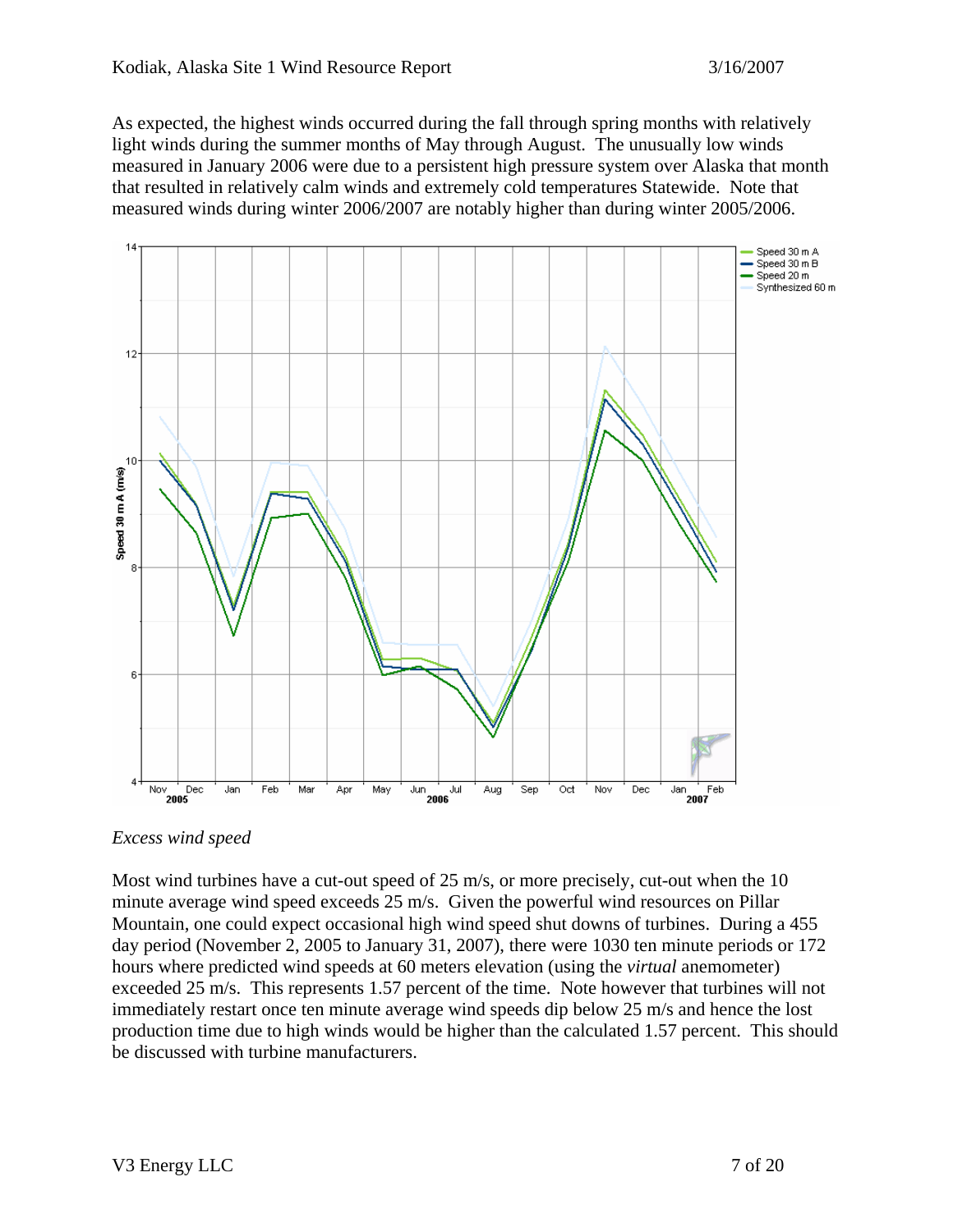# *Wind Shear Profile*

The average power law exponent was calculated at 0.101 with a virtual anemometer at 60 meters, or measured at 0.112 without it, indicating low wind shear at Site 1. The practical application of this information is that a low turbine tower height is advisable as there is not a significant marginal gain in average wind speed with height. Other graphs show the variability of wind shear by direction and seasonal and daily variability.

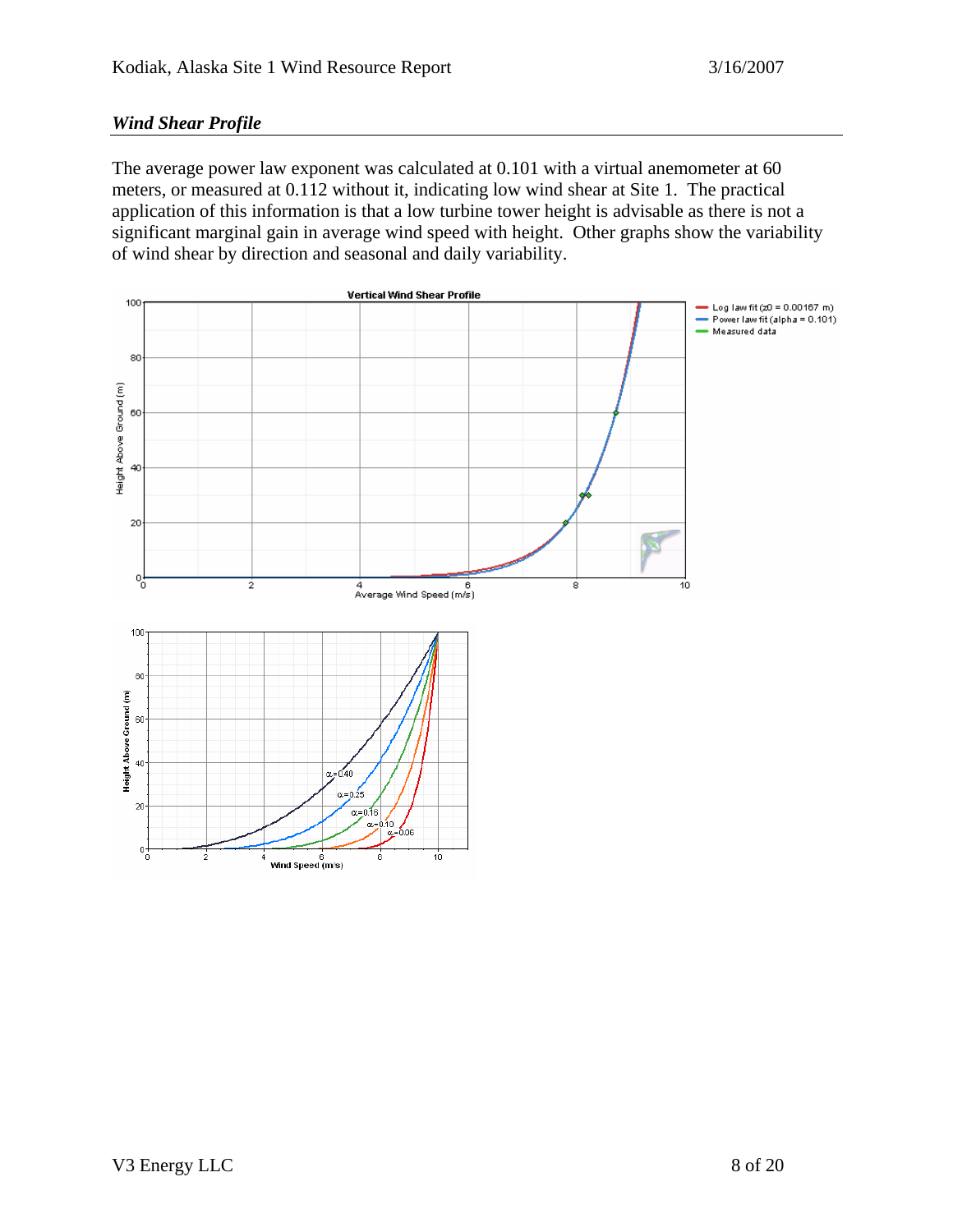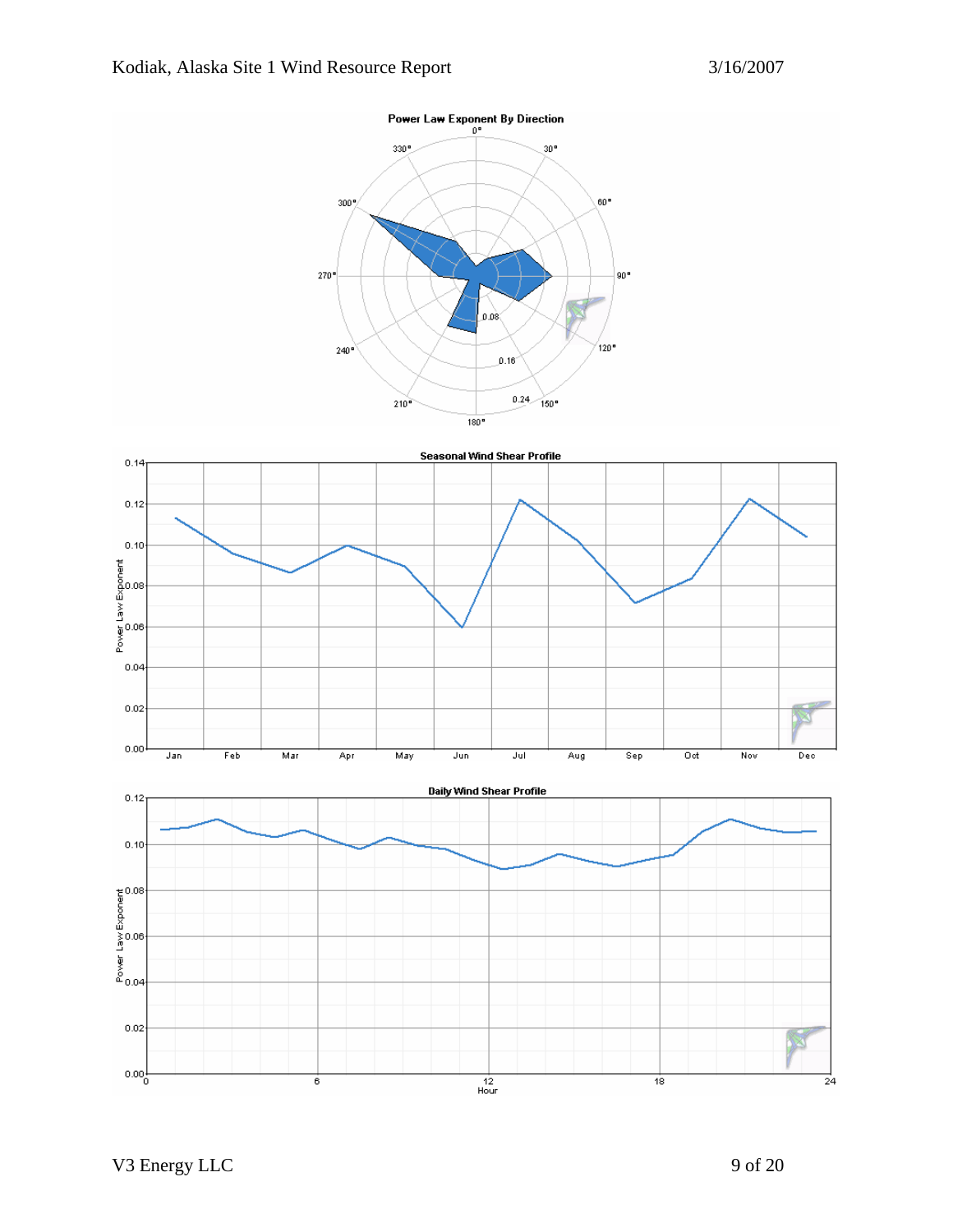# *Probability Distribution Function*

The probability distribution function provides a visual indication of measured wind speeds in one meter per second "bins". Note that most wind turbines do not begin to generate power until the wind speed at hub height reaches 3.5 to 4 m/s, also known as the "cut-in" wind speed. The black line in the graph is a best fit Weibull distribution. At the 30 meter level, Weibull parameters are  $k = 1.43$  (indicates a broad distribution of wind speeds) and  $c = 9.03$  m/s (scale factor for the Weibull distribution) for the measurement period of  $11/2/2005$  to  $2/27/2007$ . At 20 meters, k = 1.48 and  $c = 8.63$  m/s for the same measurement period.

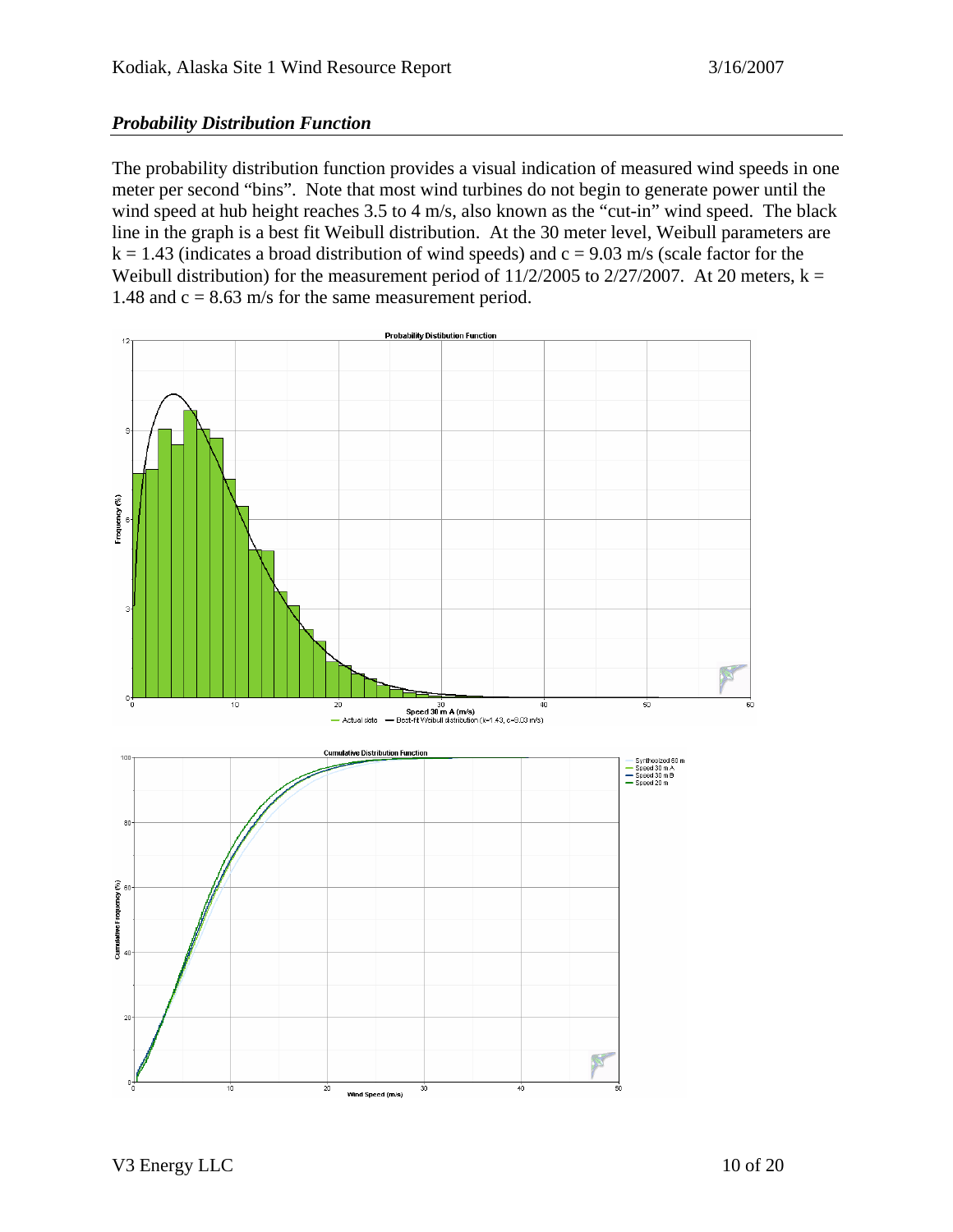# *Wind Roses*

Kodiak Site 1 winds are strongly directional; the wind frequency rose indicates predominately northwest winds with a lesser component of south-southeast winds. This data observation is even stronger when one considers the power density rose (second wind rose). As one can see, the power producing winds are almost entirely concentrated in one ten-degree sector centered on northwest. The practical application of this information is that several turbines can potentially be spaced closely together perpendicular to the prevailing NW and SSE winds.

*Wind frequency rose (30 meters)* 

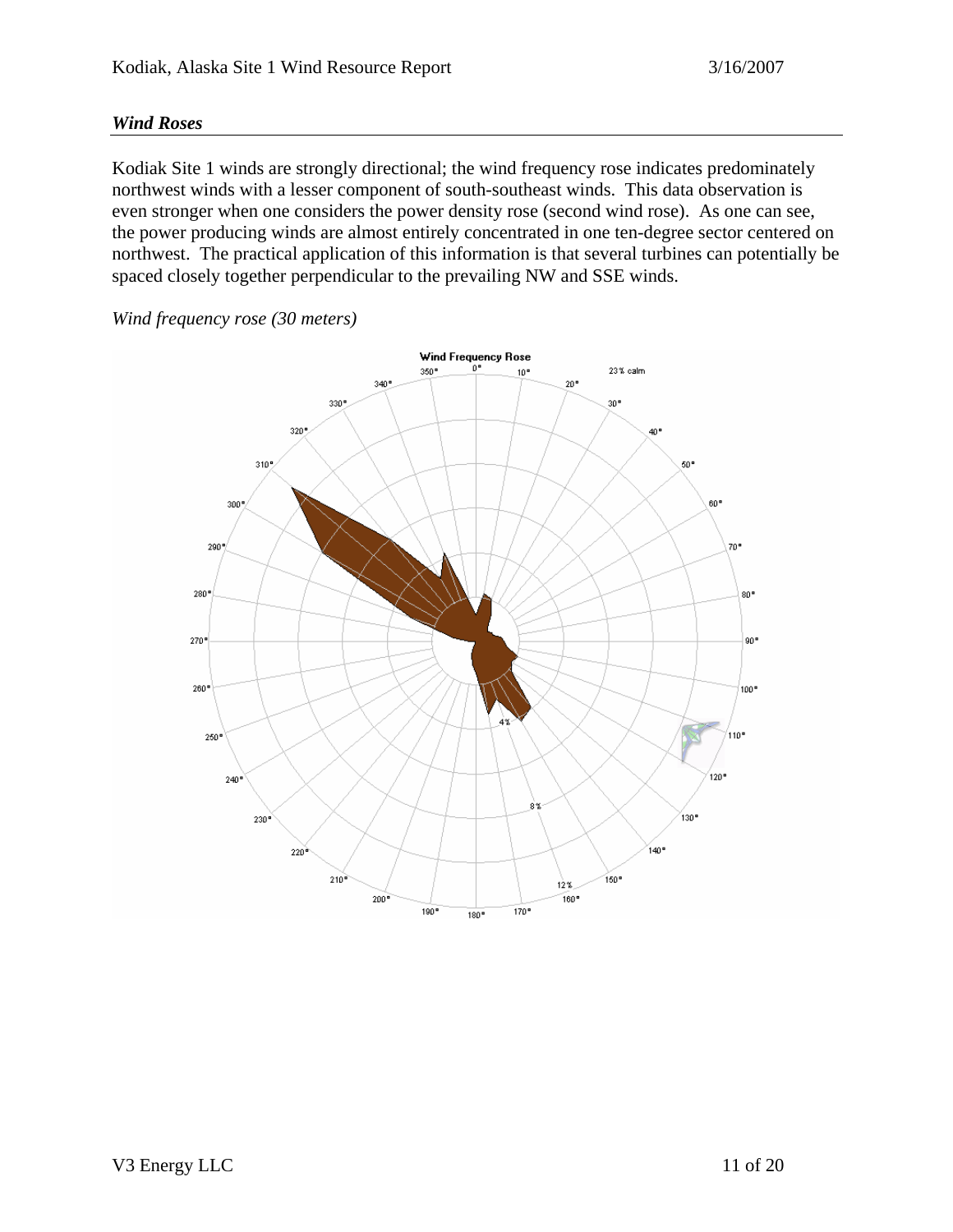# *Power density rose (30 meters)*



*Wind Power Density Rose by Month (30 meters); note that scale is common* 

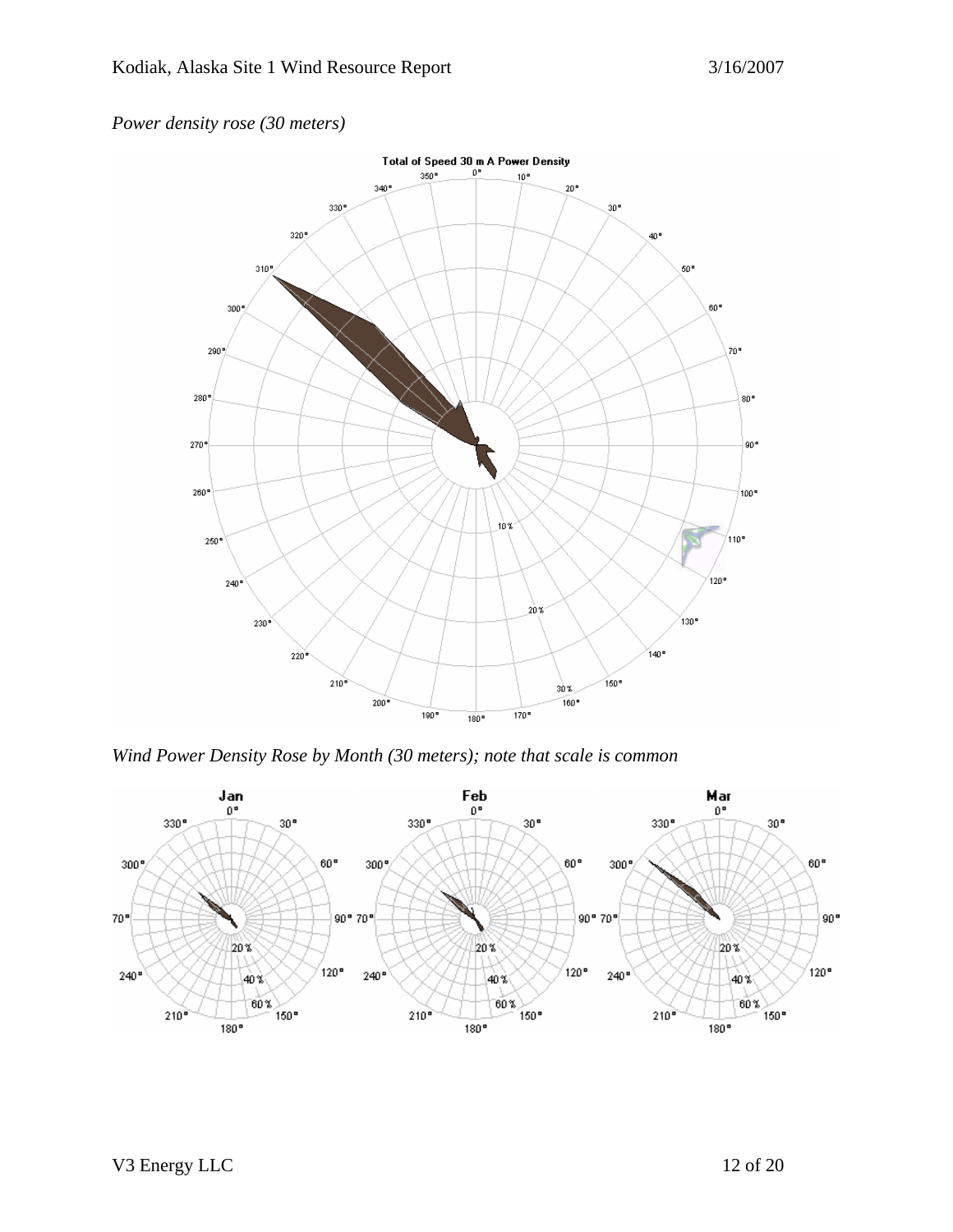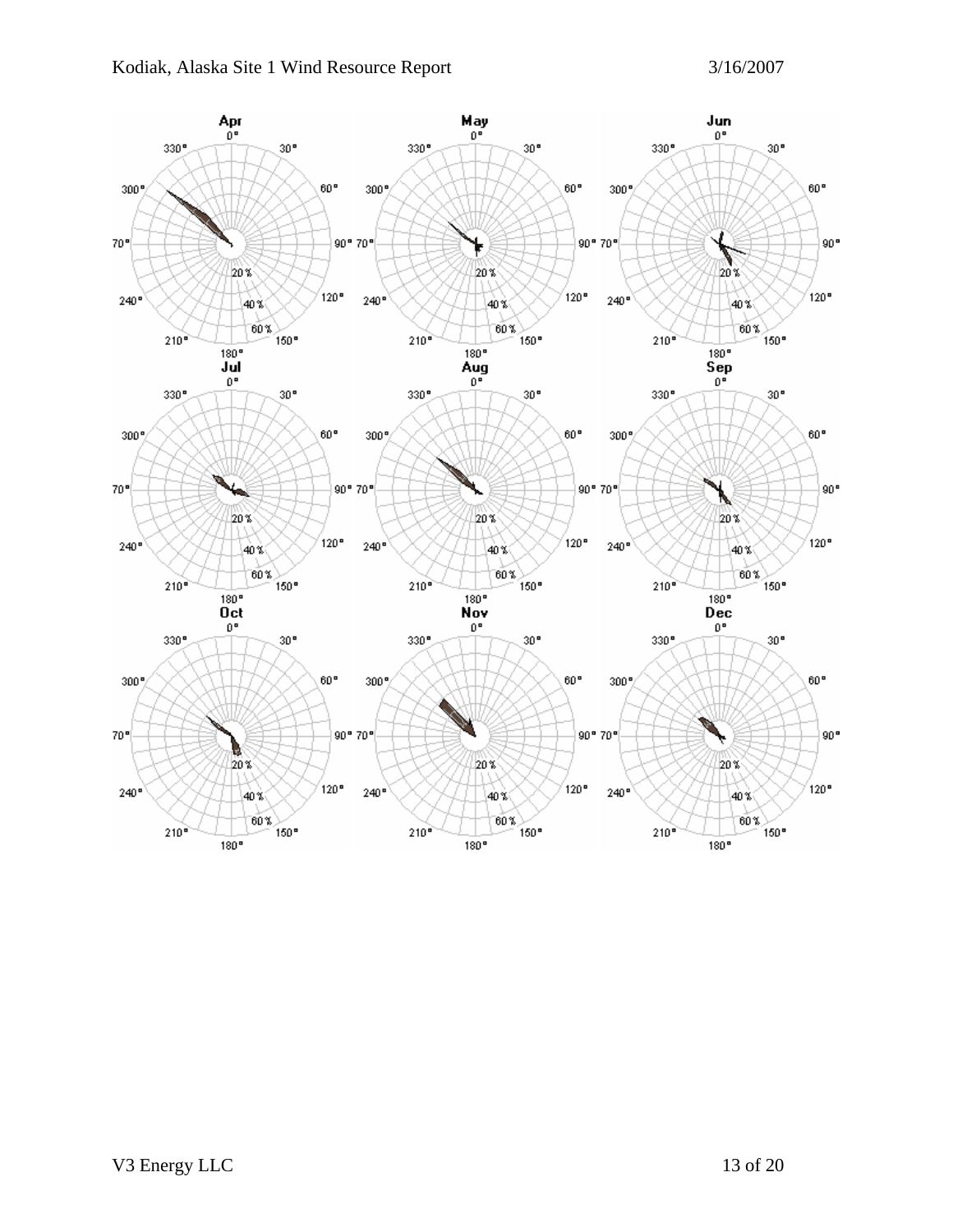# *Turbulence Intensity*

The Kodiak Site 1 turbulence intensity remains quite acceptable with a mean of 0.122 (A channel) and 0.129 (B channel) at 30 meters. The higher turbulence in the southwest quadrant is inconsequential as the wind almost never blows from this direction, although the turbulence intensity to the northwest, the direction of the prevailing wind, is higher than the average at approximately 0.133, also acceptable. Turbulence intensity is calculated for each time step as the standard deviation of the wind speed divided by the mean of the wind speed.

As indicated below, turbulence is well below International Energy Agency (IEA) Category A and B standards for all wind directions and at all measured wind speeds.



*30 meter vane – 30 meter (A) Turbulence Intensity (Mean = 0.122)* 

*International Energy Agency turbulence standard comparisons* 

As indicated, turbulence is within International Energy Agency (IEA) Category A and B standards for all wind directions and at all measured wind speeds.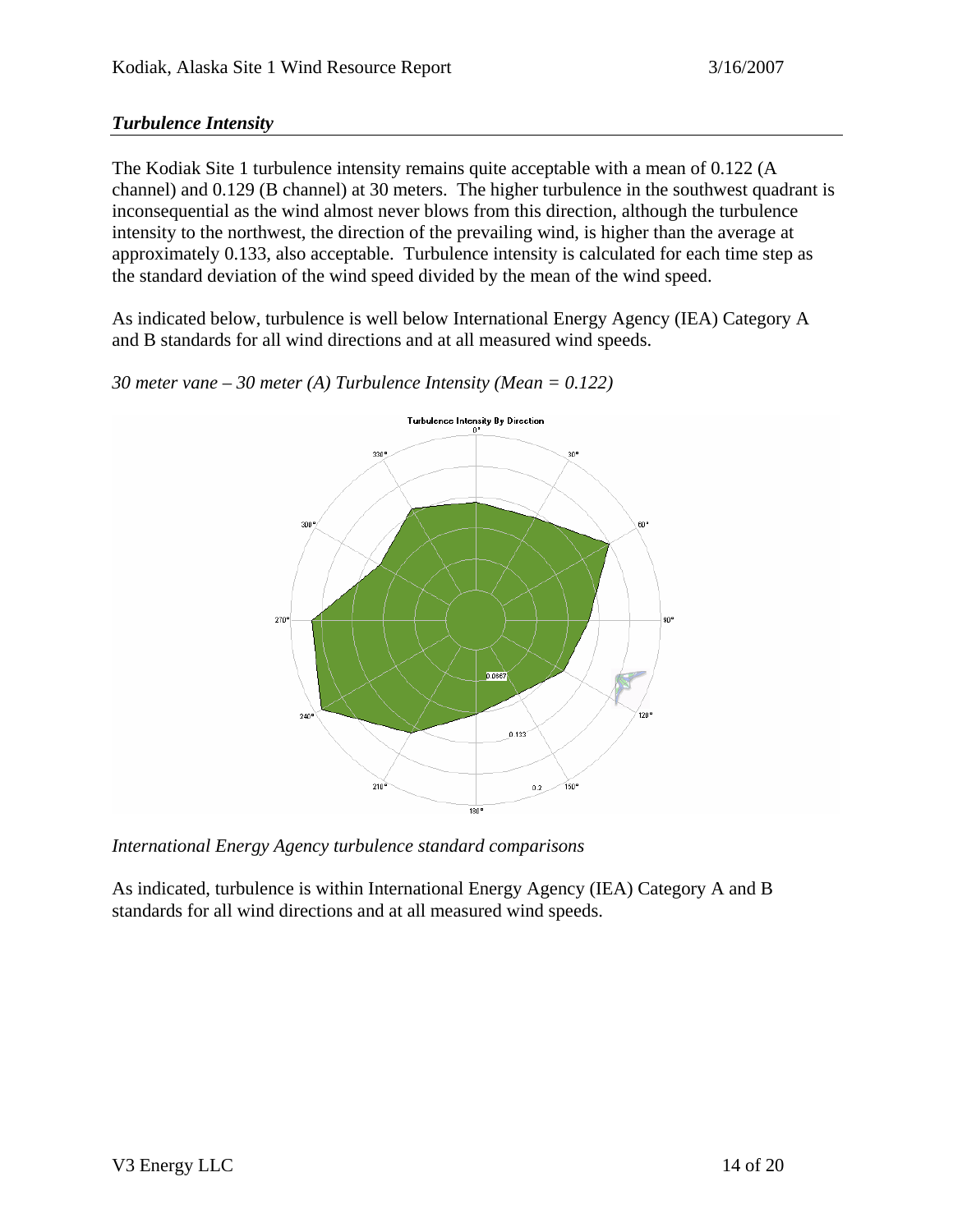*30 meter vane – 30 meter (A) speed* 

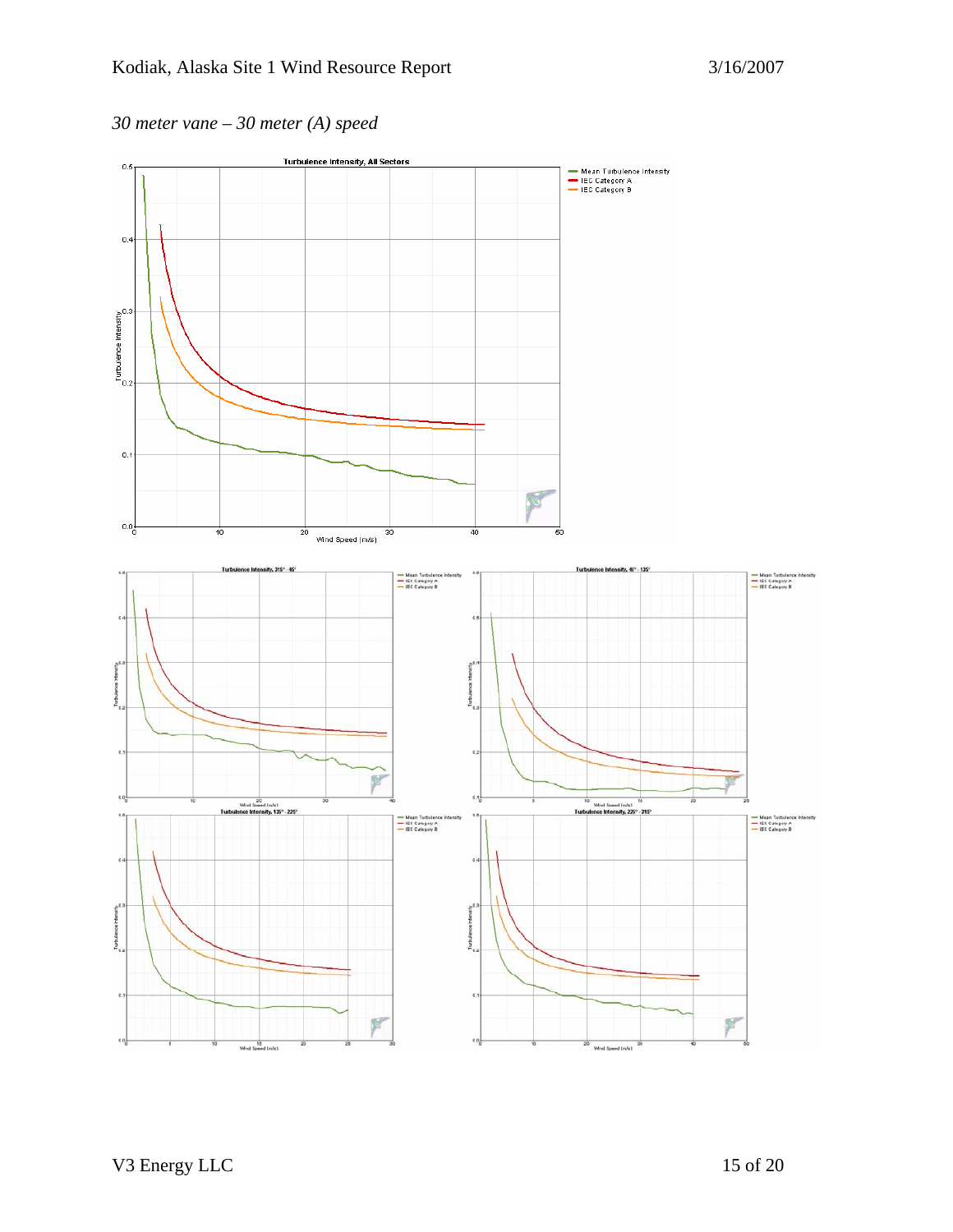# *Turbulence Tables*

| 30 m A speed - 30 m vane, threshold 3.5 m/s, 11/2/05 to 2/27/07 |       |                      |                |               |            |               |                |
|-----------------------------------------------------------------|-------|----------------------|----------------|---------------|------------|---------------|----------------|
|                                                                 |       |                      |                | Standard      |            | Standard      |                |
| <b>Bin</b>                                                      |       | <b>Bin Endpoints</b> | Records        | Deviation     | Mean       | Deviation     | Characteristic |
| Midpoint                                                        | Lower | Upper                | In             | of Wind Speed | Turbulence | of Turbulence | Turbulence     |
| (m/s)                                                           | (m/s) | (m/s)                | <b>Bin</b>     | (m/s)         | Intensity  | Intensity     | Intensity      |
| 1                                                               | 0.5   | 1.5                  | 4073           | 0.443         | 0.488      | 0.195         | 0.683          |
| $\boldsymbol{2}$                                                | 1.5   | 2.5                  | 4483           | 0.517         | 0.269      | 0.140         | 0.408          |
| 3                                                               | 2.5   | 3.5                  | 4779           | 0.540         | 0.184      | 0.097         | 0.281          |
| $\overline{\mathbf{4}}$                                         | 3.5   | 4.5                  | 4852           | 0.600         | 0.152      | 0.077         | 0.229          |
| 5                                                               | 4.5   | 5.5                  | 5169           | 0.688         | 0.139      | 0.062         | 0.201          |
| $\,6$                                                           | 5.5   | 6.5                  | 5153           | 0.804         | 0.135      | 0.055         | 0.190          |
| $\overline{7}$                                                  | 6.5   | 7.5                  | 5193           | 0.897         | 0.129      | 0.052         | 0.181          |
| $\bf 8$                                                         | 7.5   | 8.5                  | 4761           | 0.985         | 0.124      | 0.047         | 0.171          |
| 9                                                               | 8.5   | 9.5                  | 4316           | 1.075         | 0.120      | 0.045         | 0.165          |
| 10                                                              | 9.5   | 10.5                 | 3923           | 1.162         | 0.117      | 0.044         | 0.161          |
| 11                                                              | 10.5  | 11.5                 | 3230           | 1.253         | 0.115      | 0.040         | 0.155          |
| 12                                                              | 11.5  | 12.5                 | 2860           | 1.351         | 0.113      | 0.040         | 0.153          |
| 13                                                              | 12.5  | 13.5                 | 2692           | 1.416         | 0.109      | 0.037         | 0.146          |
| 14                                                              | 13.5  | 14.5                 | 2245           | 1.500         | 0.108      | 0.036         | 0.144          |
| 15                                                              | 14.5  | 15.5                 | 1879           | 1.562         | 0.105      | 0.034         | 0.139          |
| 16                                                              | 15.5  | 16.5                 | 1546           | 1.672         | 0.105      | 0.034         | 0.139          |
| 17                                                              | 16.5  | 17.5                 | 1316           | 1.765         | 0.104      | 0.032         | 0.136          |
| 18                                                              | 17.5  | 18.5                 | 1016           | 1.844         | 0.103      | 0.031         | 0.134          |
| 19                                                              | 18.5  | 19.5                 | 819            | 1.921         | 0.102      | 0.031         | 0.132          |
| 20                                                              | 19.5  | 20.5                 | 635            | 1.967         | 0.099      | 0.029         | 0.127          |
| 21                                                              | 20.5  | 21.5                 | 548            | 2.055         | 0.098      | 0.028         | 0.126          |
| 22                                                              | 21.5  | 22.5                 | 454            | 2.060         | 0.094      | 0.025         | 0.119          |
| 23                                                              | 22.5  | 23.5                 | 374            | 2.081         | 0.091      | 0.026         | 0.116          |
| 24                                                              | 23.5  | 24.5                 | 277            | 2.145         | 0.090      | 0.026         | 0.116          |
| 25                                                              | 24.5  | 25.5                 | 200            | 2.277         | 0.091      | 0.028         | 0.119          |
| 26                                                              | 25.5  | 26.5                 | 145            | 2.204         | 0.085      | 0.025         | 0.109          |
| 27                                                              | 26.5  | 27.5                 | 94             | 2.346         | 0.087      | 0.032         | 0.119          |
| 28                                                              | 27.5  | 28.5                 | 60             | 2.292         | 0.082      | 0.025         | 0.107          |
| 29                                                              | 28.5  | 29.5                 | 48             | 2.258         | 0.078      | 0.020         | 0.098          |
| 30                                                              | 29.5  | 30.5                 | 27             | 2.359         | 0.079      | 0.021         | 0.100          |
| 31                                                              | 30.5  | 31.5                 | 35             | 2.343         | 0.076      | 0.017         | 0.093          |
| 32                                                              | 31.5  | 32.5                 | 41             | 2.305         | 0.072      | 0.015         | 0.087          |
| 33                                                              | 32.5  | 33.5                 | 30             | 2.313         | 0.070      | 0.013         | 0.083          |
| 34                                                              | 33.5  | 34.5                 | 29             | 2.379         | 0.070      | 0.013         | 0.083          |
| 35                                                              | 34.5  | 35.5                 | 21             | 2.376         | 0.068      | 0.010         | 0.077          |
| 36                                                              | 35.5  | 36.5                 | 18             | 2.372         | 0.066      | 0.009         | 0.075          |
| 37                                                              | 36.5  | 37.5                 | 16             | 2.425         | 0.066      | 0.007         | 0.073          |
| 38                                                              | 37.5  | 38.5                 | $\overline{7}$ | 2.314         | 0.061      | 0.009         | 0.070          |
| 39                                                              | 38.5  | 39.5                 | 9              | 2.356         | 0.060      | 0.004         | 0.065          |
| 40                                                              | 39.5  | 40.5                 | 1              | 2.400         | 0.060      | 0.000         | 0.060          |
| 41                                                              | 40.5  | 41.5                 | $\mathbf 0$    | 2.400         | 0.060      | 0.000         | 0.060          |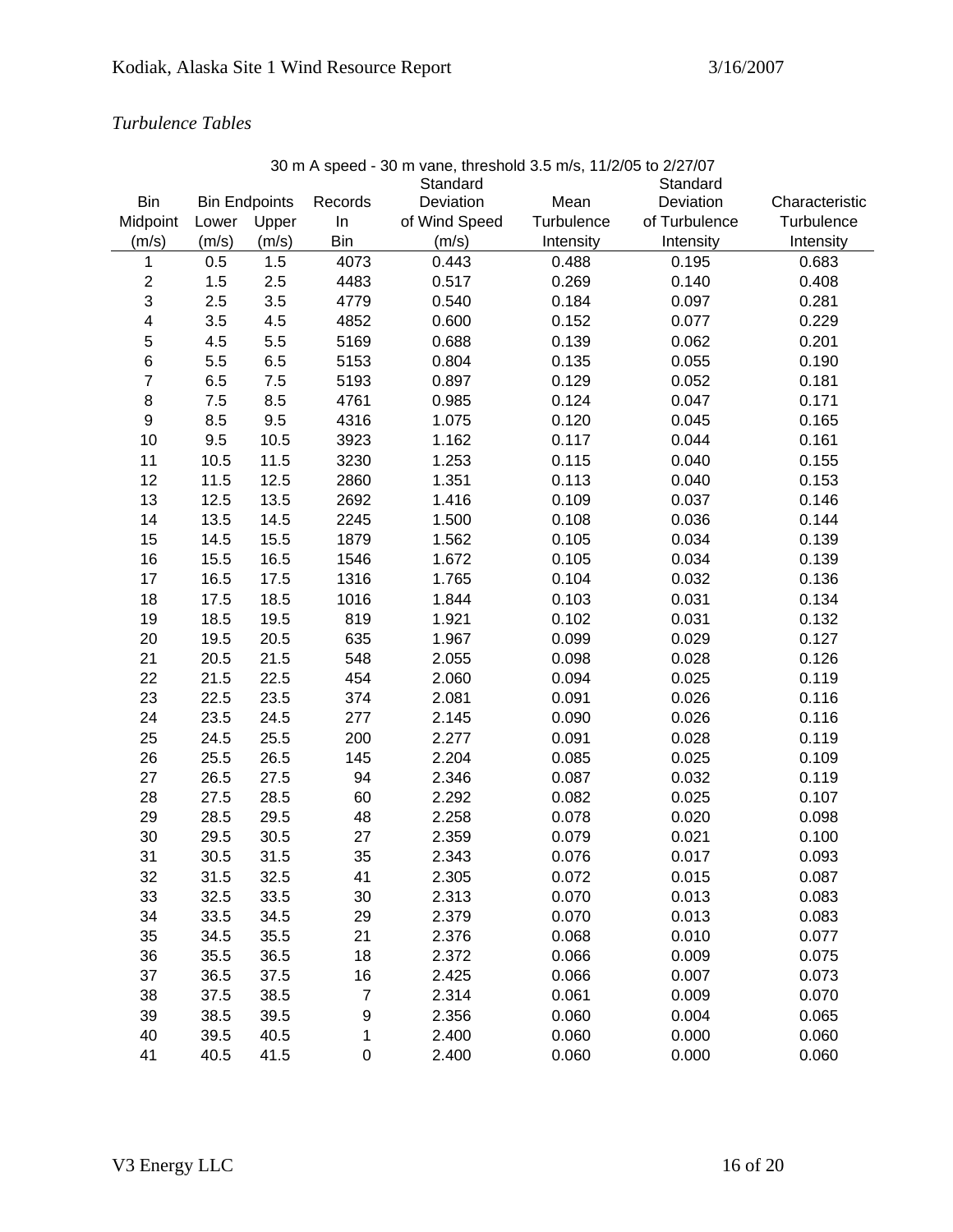| 30 m B speed - 30 m vane, threshold 3.5 m/s, 11/2/05 to 2/27/07<br>Standard |       |                      |            |                       |            |               |                |
|-----------------------------------------------------------------------------|-------|----------------------|------------|-----------------------|------------|---------------|----------------|
| <b>Bin</b>                                                                  |       | <b>Bin Endpoints</b> | Records    | Standard<br>Deviation | Mean       | Deviation     | Characteristic |
| Midpoint                                                                    | Lower | Upper                | In         | of Wind Speed         | Turbulence | of Turbulence | Turbulence     |
| (m/s)                                                                       | (m/s) | (m/s)                | <b>Bin</b> | (m/s)                 | Intensity  | Intensity     | Intensity      |
| 1                                                                           | 0.5   | 1.5                  | 4044       | 0.462                 | 0.513      | 0.217         | 0.730          |
| $\boldsymbol{2}$                                                            | 1.5   | 2.5                  | 4487       | 0.546                 | 0.285      | 0.149         | 0.434          |
| 3                                                                           | 2.5   | 3.5                  | 4948       | 0.572                 | 0.195      | 0.095         | 0.290          |
| $\overline{\mathbf{4}}$                                                     | 3.5   | 4.5                  | 5045       | 0.651                 | 0.165      | 0.080         | 0.246          |
| $\sqrt{5}$                                                                  | 4.5   | 5.5                  | 5310       | 0.747                 | 0.151      | 0.067         | 0.218          |
| $\,$ 6 $\,$                                                                 | 5.5   | 6.5                  | 5363       | 0.868                 | 0.146      | 0.059         | 0.205          |
| 7                                                                           | 6.5   | 7.5                  | 5161       | 0.967                 | 0.139      | 0.057         | 0.197          |
| 8                                                                           | 7.5   | 8.5                  | 4630       | 1.043                 | 0.131      | 0.053         | 0.184          |
| $\boldsymbol{9}$                                                            | 8.5   | 9.5                  | 4193       | 1.122                 | 0.125      | 0.051         | 0.176          |
| 10                                                                          | 9.5   | 10.5                 | 3727       | 1.199                 | 0.121      | 0.049         | 0.169          |
| 11                                                                          | 10.5  | 11.5                 | 3184       | 1.297                 | 0.119      | 0.045         | 0.164          |
| 12                                                                          | 11.5  | 12.5                 | 2868       | 1.388                 | 0.116      | 0.043         | 0.160          |
| 13                                                                          | 12.5  | 13.5                 | 2645       | 1.446                 | 0.112      | 0.042         | 0.153          |
| 14                                                                          | 13.5  | 14.5                 | 2189       | 1.549                 | 0.111      | 0.040         | 0.151          |
| 15                                                                          | 14.5  | 15.5                 | 1873       | 1.632                 | 0.109      | 0.038         | 0.147          |
| 16                                                                          | 15.5  | 16.5                 | 1509       | 1.682                 | 0.106      | 0.034         | 0.140          |
| 17                                                                          | 16.5  | 17.5                 | 1284       | 1.809                 | 0.107      | 0.034         | 0.141          |
| 18                                                                          | 17.5  | 18.5                 | 961        | 1.858                 | 0.104      | 0.033         | 0.137          |
| 19                                                                          | 18.5  | 19.5                 | 776        | 1.938                 | 0.102      | 0.030         | 0.132          |
| 20                                                                          | 19.5  | 20.5                 | 614        | 1.986                 | 0.100      | 0.029         | 0.129          |
| 21                                                                          | 20.5  | 21.5                 | 543        | 2.099                 | 0.100      | 0.029         | 0.129          |
| 22                                                                          | 21.5  | 22.5                 | 437        | 2.078                 | 0.095      | 0.025         | 0.120          |
| 23                                                                          | 22.5  | 23.5                 | 369        | 2.124                 | 0.093      | 0.029         | 0.122          |
| 24                                                                          | 23.5  | 24.5                 | 263        | 2.166                 | 0.091      | 0.027         | 0.117          |
| 25                                                                          | 24.5  | 25.5                 | 187        | 2.298                 | 0.092      | 0.029         | 0.122          |
| 26                                                                          | 25.5  | 26.5                 | 138        | 2.352                 | 0.091      | 0.030         | 0.121          |
| 27                                                                          | 26.5  | 27.5                 | 95         | 2.447                 | 0.091      | 0.035         | 0.125          |
| 28                                                                          | 27.5  | 28.5                 | 56         | 2.341                 | 0.084      | 0.029         | 0.112          |
| 29                                                                          | 28.5  | 29.5                 | 45         | 2.256                 | 0.078      | 0.020         | 0.098          |
| 30                                                                          | 29.5  | 30.5                 | 28         | 2.407                 | 0.081      | 0.021         | 0.101          |
| 31                                                                          | 30.5  | 31.5                 | 32         | 2.350                 | 0.076      | 0.014         | 0.090          |
| 32                                                                          | 31.5  | 32.5                 | 40         | 2.395                 | 0.075      | 0.015         | 0.090          |
| 33                                                                          | 32.5  | 33.5                 | 31         | 2.384                 | 0.072      | 0.011         | 0.084          |
| 34                                                                          | 33.5  | 34.5                 | 31         | 2.419                 | 0.071      | 0.013         | 0.084          |
| 35                                                                          | 34.5  | 35.5                 | 16         | 2.519                 | 0.072      | 0.011         | 0.083          |
| 36                                                                          | 35.5  | 36.5                 | 22         | 2.427                 | 0.068      | 0.010         | 0.077          |
| 37                                                                          | 36.5  | 37.5                 | 15         | 2.533                 | 0.069      | 0.007         | 0.076          |
| 38                                                                          | 37.5  | 38.5                 | 6          | 2.600                 | 0.069      | 0.005         | 0.074          |
| 39                                                                          | 38.5  | 39.5                 | 8          | 2.450                 | 0.063      | 0.007         | 0.070          |
| 40                                                                          | 39.5  | 40.5                 | 3          | 2.567                 | 0.065      | 0.004         | 0.069          |
| 41                                                                          | 40.5  | 41.5                 | 1          | 2.600                 | 0.064      | 0.000         | 0.064          |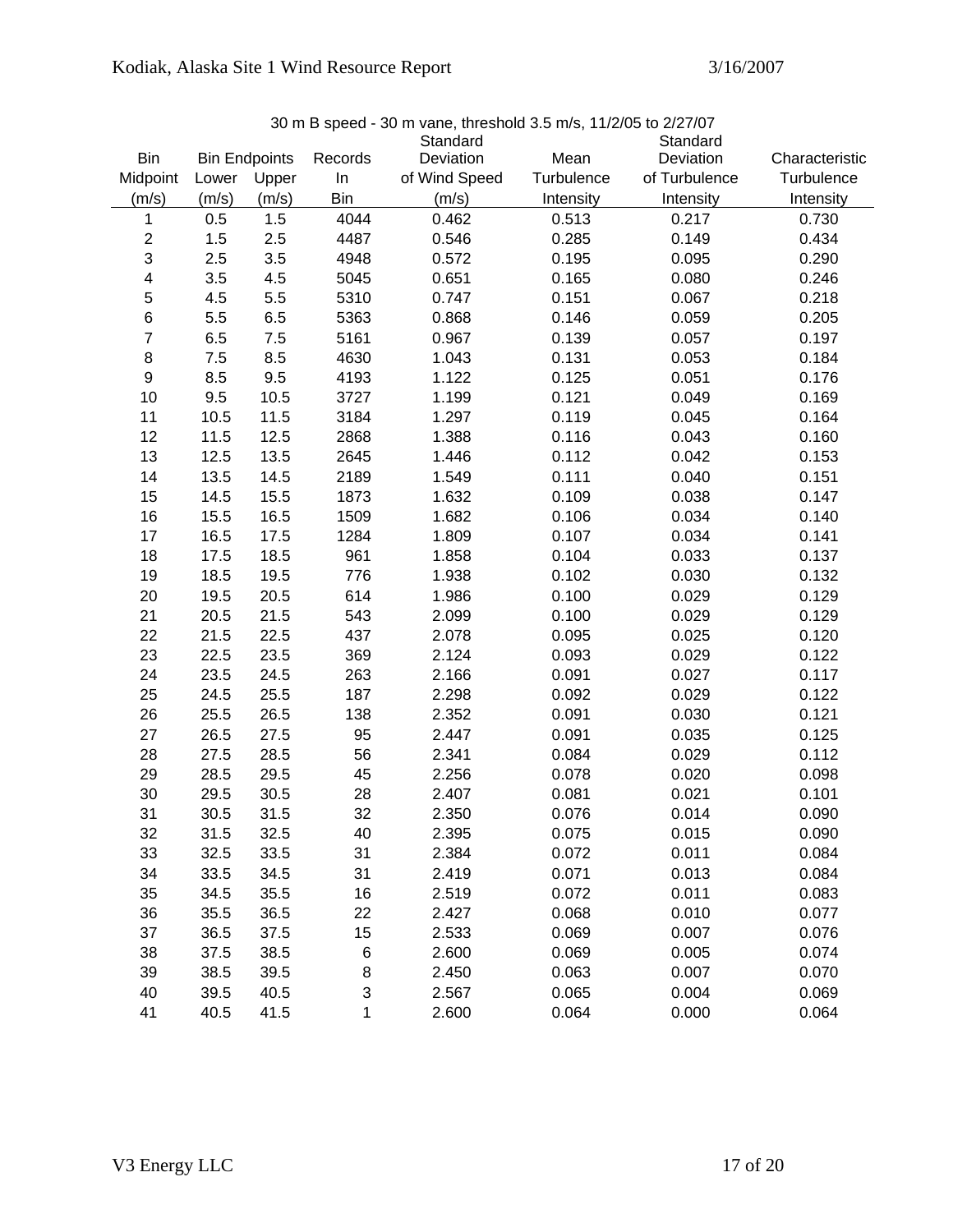| 20 m speed - 30 m vane, threshold 3.5 m/s, 11/2/05 to 2/27/07<br>Standard<br>Standard |                      |       |                 |               |            |               |                |  |
|---------------------------------------------------------------------------------------|----------------------|-------|-----------------|---------------|------------|---------------|----------------|--|
| <b>Bin</b>                                                                            | <b>Bin Endpoints</b> |       | Records         | Deviation     | Mean       | Deviation     | Characteristic |  |
| Midpoint                                                                              | Lower                | Upper | In              | of Wind Speed | Turbulence | of Turbulence | Turbulence     |  |
| (m/s)                                                                                 | (m/s)                | (m/s) | <b>Bin</b>      | (m/s)         | Intensity  | Intensity     | Intensity      |  |
| 1                                                                                     | 0.5                  | 1.5   | 3807            | 0.429         | 0.466      | 0.189         | 0.654          |  |
| $\boldsymbol{2}$                                                                      | 1.5                  | 2.5   | 4968            | 0.479         | 0.250      | 0.127         | 0.377          |  |
| 3                                                                                     | 2.5                  | 3.5   | 5391            | 0.531         | 0.180      | 0.088         | 0.268          |  |
| $\overline{\mathbf{4}}$                                                               | 3.5                  | 4.5   | 5562            | 0.622         | 0.157      | 0.071         | 0.228          |  |
| $\mathbf 5$                                                                           | 4.5                  | 5.5   | 5727            | 0.733         | 0.148      | 0.062         | 0.210          |  |
| $\overline{6}$                                                                        | 5.5                  | 6.5   | 5631            | 0.861         | 0.145      | 0.055         | 0.200          |  |
| $\overline{7}$                                                                        | 6.5                  | 7.5   | 5543            | 0.975         | 0.140      | 0.052         | 0.192          |  |
| $\bf 8$                                                                               | 7.5                  | 8.5   | 4924            | 1.074         | 0.135      | 0.049         | 0.184          |  |
| $\boldsymbol{9}$                                                                      | 8.5                  | 9.5   | 4531            | 1.193         | 0.133      | 0.045         | 0.179          |  |
| 10                                                                                    | 9.5                  | 10.5  | 3758            | 1.288         | 0.130      | 0.043         | 0.173          |  |
| 11                                                                                    | 10.5                 | 11.5  | 3208            | 1.405         | 0.129      | 0.042         | 0.170          |  |
| 12                                                                                    | 11.5                 | 12.5  | 2736            | 1.511         | 0.127      | 0.041         | 0.168          |  |
| 13                                                                                    | 12.5                 | 13.5  | 2463            | 1.578         | 0.122      | 0.039         | 0.161          |  |
| 14                                                                                    | 13.5                 | 14.5  | 1942            | 1.669         | 0.120      | 0.037         | 0.157          |  |
| 15                                                                                    | 14.5                 | 15.5  | 1609            | 1.803         | 0.121      | 0.038         | 0.158          |  |
| 16                                                                                    | 15.5                 | 16.5  | 1273            | 1.899         | 0.119      | 0.035         | 0.154          |  |
| 17                                                                                    | 16.5                 | 17.5  | 1013            | 1.978         | 0.117      | 0.033         | 0.150          |  |
| 18                                                                                    | 17.5                 | 18.5  | 838             | 2.068         | 0.115      | 0.033         | 0.148          |  |
| 19                                                                                    | 18.5                 | 19.5  | 653             | 2.133         | 0.113      | 0.029         | 0.142          |  |
| 20                                                                                    | 19.5                 | 20.5  | 520             | 2.207         | 0.111      | 0.029         | 0.140          |  |
| 21                                                                                    | 20.5                 | 21.5  | 451             | 2.263         | 0.108      | 0.028         | 0.136          |  |
| 22                                                                                    | 21.5                 | 22.5  | 341             | 2.298         | 0.105      | 0.026         | 0.131          |  |
| 23                                                                                    | 22.5                 | 23.5  | 276             | 2.338         | 0.102      | 0.027         | 0.129          |  |
| 24                                                                                    | 23.5                 | 24.5  | 200             | 2.400         | 0.100      | 0.027         | 0.128          |  |
| 25                                                                                    | 24.5                 | 25.5  | 132             | 2.648         | 0.106      | 0.031         | 0.137          |  |
| 26                                                                                    | 25.5                 | 26.5  | 111             | 2.491         | 0.096      | 0.027         | 0.123          |  |
| 27                                                                                    | 26.5                 | 27.5  | 83              | 2.641         | 0.098      | 0.034         | 0.132          |  |
| 28                                                                                    | 27.5                 | 28.5  | 51              | 2.475         | 0.089      | 0.025         | 0.114          |  |
| 29                                                                                    | 28.5                 | 29.5  | 37              | 2.381         | 0.082      | 0.016         | 0.098          |  |
| 30                                                                                    | 29.5                 | 30.5  | 28              | 2.700         | 0.090      | 0.024         | 0.114          |  |
| 31                                                                                    | 30.5                 | 31.5  | 34              | 2.556         | 0.082      | 0.014         | 0.097          |  |
| 32                                                                                    | 31.5                 | 32.5  | 32              | 2.463         | 0.077      | 0.014         | 0.091          |  |
| 33                                                                                    | 32.5                 | 33.5  | 26              | 2.723         | 0.082      | 0.012         | 0.094          |  |
| 34                                                                                    | 33.5                 | 34.5  | 27              | 2.493         | 0.073      | 0.008         | 0.082          |  |
| 35                                                                                    | 34.5                 | 35.5  | 21              | 2.595         | 0.074      | 0.009         | 0.083          |  |
| 36                                                                                    | 35.5                 | 36.5  | 14              | 2.629         | 0.073      | 0.009         | 0.082          |  |
| 37                                                                                    | 36.5                 | 37.5  | 15              | 2.560         | 0.070      | 0.006         | 0.075          |  |
| 38                                                                                    | 37.5                 | 38.5  | $6\phantom{1}6$ | 2.717         | 0.072      | 0.006         | 0.078          |  |
| 39                                                                                    | 38.5                 | 39.5  | 11              | 2.573         | 0.066      | 0.006         | 0.072          |  |
| 40                                                                                    | 39.5                 | 40.5  | 1               | 2.800         | 0.069      | 0.000         | 0.069          |  |
| 41                                                                                    | 40.5                 | 41.5  | 0               | 2.800         | 0.069      | 0.000         | 0.069          |  |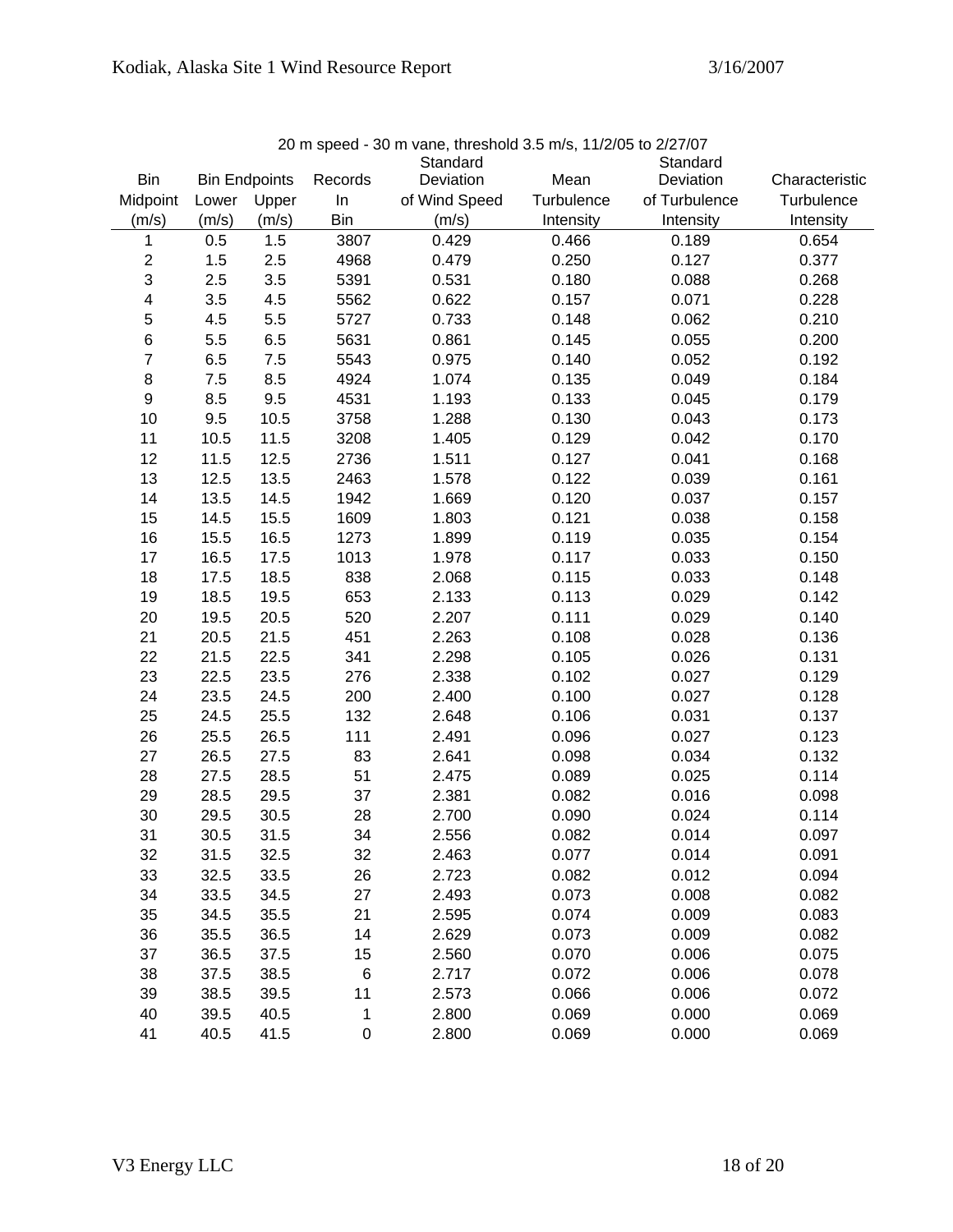# *Air Temperature and Density*

Over the reporting period, Kodiak Site 1 had an average temperature of 4.8° C. The minimum recorded temperature during the measurement period was -16.3° C and the maximum temperature was 26.2° C, indicating a cool temperate operating environment for wind turbine operations. Consequent to Kodiak's cool temperatures, but counterbalanced by Site 1's elevation of 325 meters, the average air density of  $1.223 \text{ kg/m}^3$  is 3.0 percent higher than the standard air density of 1.187 kg/m<sup>3</sup> (at 12.9° C and 97.5 kPa) at this elevation. Density variance from standard is accounted for in turbine performance predictions.

|          |        | Temperature | <b>Air Density</b> |                      |                      |                      |
|----------|--------|-------------|--------------------|----------------------|----------------------|----------------------|
| Month    | Mean   | Min         | Max                | Mean                 | Min                  | Max                  |
|          | (°C)   | (°C)        | (°C)               | (kg/m <sup>3</sup> ) | (kg/m <sup>3</sup> ) | (kg/m <sup>3</sup> ) |
| Jan      | $-2.7$ | $-16.3$     | 4.8                | 1.256                | 1.222                | 1.322                |
| Feb      | $-0.5$ | $-14.5$     | 7.4                | 1.246                | 1.211                | 1.313                |
| Mar      | 0.2    | $-8.5$      | 9.6                | 1.243                | 1.201                | 1.283                |
| Apr      | 1.8    | $-3.4$      | 8.1                | 1.235                | 1.208                | 1.259                |
| May      | 8.2    | $-0.5$      | 26.2               | 1.208                | 1.135                | 1.246                |
| Jun      | 10.2   | 5.7         | 21.0               | 1.199                | 1.155                | 1.218                |
| Jul      | 12.3   | 7.6         | 23.8               | 1.190                | 1.144                | 1.210                |
| Aug      | 13.0   | 8.9         | 21.8               | 1.187                | 1.152                | 1.204                |
| Sep      | 10.2   | 5.1         | 17.5               | 1.199                | 1.169                | 1.221                |
| Oct      | 6.5    | $-2.2$      | 12.1               | 1.215                | 1.191                | 1.254                |
| Nov      | $-1.6$ | $-12.8$     | 9.0                | 1.251                | 1.204                | 1.305                |
| Dec      | 0.6    | $-10.7$     | 6.6                | 1.241                | 1.214                | 1.294                |
| All data | 4.8    | $-16.3$     | 26.2               | 1.223                | 1.135                | 1.322                |